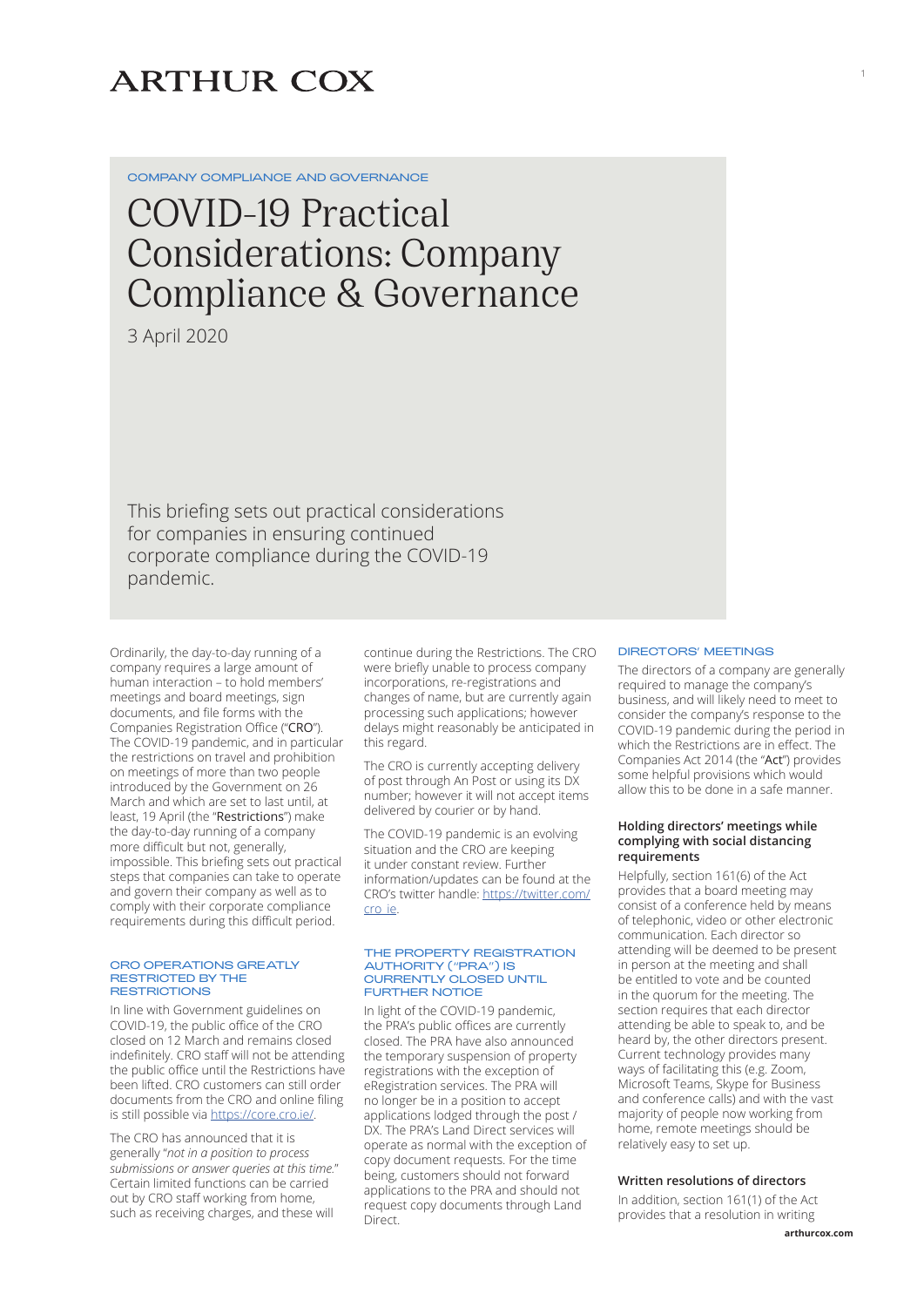# **In addition, we would recommend following the protocols below:**

All parties should allow time for any technical issues that may arise in joining a call; The Chairperson should take a roll call of those present on the call; Once all parties have confirmed their presence, all phones should be placed on mute until a party wishes to contribute; and

signed by all the directors shall be as valid as if it had been passed at a board meeting. It should be emphasised that such a resolution must be signed by all the directors (whereas to pass a resolution at a board meeting, it would generally be sufficient that a quorum be present and that a majority vote in favour). This resolution may be signed in counterparts – therefore, it could be emailed to the directors, printed off, and signed by each of them individually. Each director should sign an original, rather than signing a copy signed by another director, and each director should return their signed page to the secretary (by email and post) to allow them to maintain the company's records. Importantly, the resolution will take effect from the time that it is signed by the last director. The Act also provides for the situation where one or more of the directors would not be permitted to vote on a resolution. However, as detailed below, a written resolution cannot be used instead of a board meeting for the purpose of the Summary Approval Procedure. Where it is not possible to print the resolution, a view might be taken that unanimous assent by email from all of the directors could constitute a unanimous written resolution.

# **Optional provisions**

Both section 161(1) and 161(6) of the Act are "*optional*" provisions and so apply save to the extent that a company's constitution provides otherwise. Therefore, every company will be allowed to hold telephonic board meetings and pass written directors' resolutions – even if its constitution is entirely silent on these points – provided that it has not dis-applied the optional provisions or has not expressly barred the holding of such meetings or the passing of resolutions as written resolutions. Where applicable, these provisions will apply equally to meetings of committees established by a board.

# **Other considerations**

If there are reasons why meetings should be held in a particular place (for example, related to tax residency, where it may be important that decisions are made

in a particular jurisdiction), a company will need to give further consideration to such factors and we can advise on these if needed.

#### MEMBERS' MEETINGS

Where possible, companies should avoid holding members' meetings for so long as the Restrictions remain in effect. In certain circumstances this will not apply, for example, where a company is required to hold an annual general meeting ("AGM") or the company needs to pass a members' resolution. In those cases, the following measures may be of assistance.

## **Holding members' meetings while complying with social distancing requirements**

For members' meetings, the legal situation is even clearer than directors' meetings (as outlined above), in that section 176(4) of the Act states that any meeting – whether an AGM or an extraordinary general meeting ("EGM") – may be held in two or more venues at the same time using any technology that provides members, as a whole, with a reasonable opportunity to participate. As section 176(4) is a mandatory provision of the Act, it cannot be disapplied by a company's constitution.

Helpfully, section 176(4) of the Act does not limit the number of venues in which a general meeting can be held, and thus would allow for each member to attend using individual teleconference facilities. Details of the teleconferencing arrangements should be sent out with notice of the meeting, and the same practical advice would apply to general meetings as has been detailed above in respect of directors' meetings.

Further advice should be sought as to whether or not technology must also allow the attendees to **vote**. The position is likely to be different for every company because the ability to vote is generally only critical where an attendee is required to make up a quorum.

We would strongly recommend the use of section 176(4) of the Act given that the '[COVID-19 Workplace Protection and](https://www.nsai.ie/images/uploads/general/Covid-19_Workplace_Protection_and_Improvement_Guide.pdf)  [Improvement Guide'](https://www.nsai.ie/images/uploads/general/Covid-19_Workplace_Protection_and_Improvement_Guide.pdf) published by the

Government and the National Standards Authority of Ireland on 27 March advises that physical distancing measures should be implemented across all business types and can be achieved by, amongst other things, "*the use of technology for video/ virtual meetings*" and "*limiting the number of meetings including length and proximity of gathering of employees/others*".

Often the quorum for a general meeting will be expressed to be a number of persons "*present in person or by proxy*". Although section 176(4) of the Act does not provide that telephonic attendance is to be deemed to be presence in person (as does section 161(6) in the case of directors' participating in a telephonic meeting) it is thought that telephonic attendance will, given the Restrictions, satisfy the requirement of being "*present in person or by proxy*". However we would recommend that companies seek specific legal advice where there is likely to be difficulty in the requisite number of persons being present physically or by proxy.

# **Use of proxy forms**

Obviously for practical reasons, where a company has a large number of members it may not be feasible that each member participates using individual teleconference facilities. In such cases, section 183 of the Act, which provides that any member may appoint another person as his or her proxy to attend and vote in their place, may be very useful.

It is strongly recommended, for so long as the Restrictions remain in effect, that companies should make clear in the notice of a meeting or by other appropriate means that members may not attend in person, will be refused entry if they do so, and should vote by proxy. The proxy form should appoint the chairperson of the **meeting** as proxy and not the chairperson of the board or a specific director who may, given the Restrictions, be unable to attend. Where shareholders have already appointed someone other than the chairperson of the meeting, they should be encouraged to submit a new proxy form as soon as possible within the period prescribed for receipt of proxies.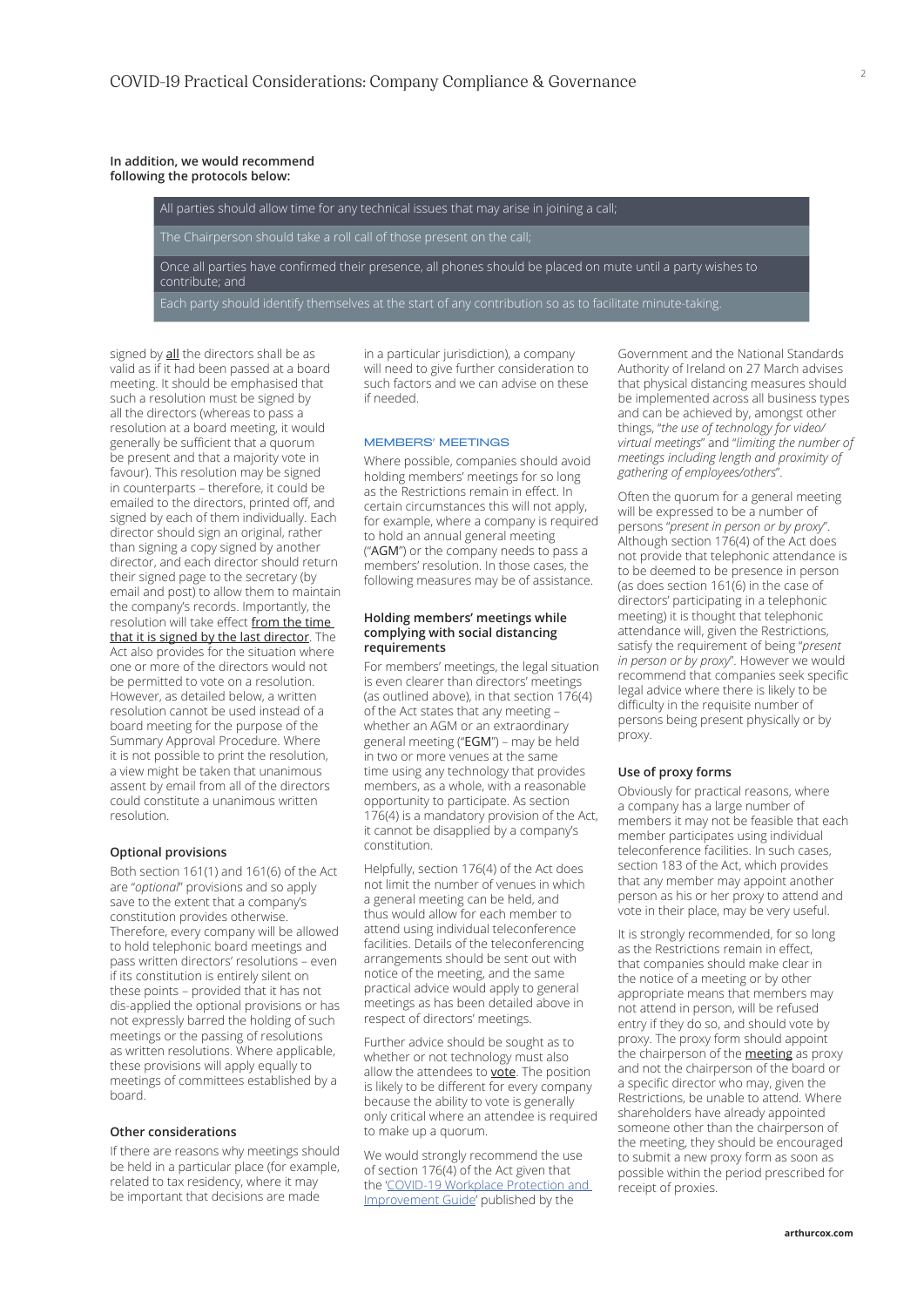In a case where a company with a large number of members is proposing to hold a meeting during the period in which the Restrictions are in effect, it is recommended that such company would seek specific legal advice.

# **Choice of venue**

The notice of a members' meeting must specify the place of the meeting, and when sending out notice of such meeting, a venue should be chosen that is appropriate for the particular company in light of the Restrictions. It is unclear whether or not all venues need to be listed in an AGM notice. However for practical reasons and given the Restrictions, we would suggest that all venues do not need to be listed in an AGM notice. If a meeting has already been convened for a venue that has become unavailable due to the Restrictions, and the company's constitution allows the board to change the venue of such meeting, the meeting should be moved to an appropriate venue. Where this is impracticable, companies should take specific legal advice.

# **Unanimous written resolution of members**

Section 193 of the Act provides that a resolution in writing signed by all the members of a company entitled to attend and vote on such resolution at a general meeting shall be as valid and effective as if it had been passed at such a meeting. Helpfully, such a resolution may be signed in counterparts, and so could be emailed to the members and signed by each of them individually. Importantly, such resolution will take effect from the time that it is signed by the last member. Please note, however, that a written resolution may not be used instead of a meeting to remove a director, or to remove or change a statutory auditor.

Section 193 of the Act is a mandatory provision for every company registered under Part 2 of the Act ("LTD") and so applies regardless of what is stated in a company's constitution. Section 193 of the Act will apply to a DAC, CLG, PLC or unlimited company unless the company's constitution provides otherwise. Obviously, the procedure under section 193 of the Act may be impracticable for a company with a large number of members.

Section 193 of the Act may also be used by single-member companies (of any type) or by multi-member LTDs to remove the need to hold an AGM. The resolution in such a case must acknowledge receipt of the financial statements that would have been laid before the members, resolve all such matters as would have been resolved at such AGM, and confirm that no change is proposed

in the appointment of the statutory auditor. However, please note that such a resolution may not be used by multimember companies other than LTDs.

In the case of a single-member company, all the powers of the company (including the power to remove a director, but not to remove or change an auditor) shall be exercisable by the sole member without needing to hold a meeting. The decision should be drawn up in writing and notified to the company.

The Act also allows for written resolutions signed by a majority (rather than all) of the members, but given that such a resolution will not take effect until 7 days (for an ordinary resolution) or 21 days (for a special resolution) has passed after signing by the last member, this tends to be rarely used in practice.

#### **Other considerations**

If there are reasons why members' meetings should be held in a particular place, the company will need to give further consideration to such factors.

# TRANSFER OF SHARES

In order for a transfer of shares to be registered in a non-listed company, board approval is required and a proper instrument of transfer e.g. a stock transfer form (often requiring stamping by the Revenue Commissioners) must be delivered to the company. Board approval can be provided by way of a written resolution of the directors or at a meeting of the directors and therefore should not cause any particular difficulty during the period in which the Restrictions remain in effect.

It is necessary for the transferor to sign the stock transfer form. An individual transferor must sign his or her name. If the transferor is a corporate body, this may often require the affixing of the company seal, in which case this must be done in accordance with the Act and the transferor's constitution and the stock transfer form must bear original signatures.

Unless a transfer is exempt from the payment of stamp duty, stamp duty calculated at 1% of the total consideration must be paid to the Revenue Commissioners within 30 days of the date of the transfer. Once the appropriate stamp duty is paid or an exemption granted, the Revenue Commissioners issue a stamping certificate. A stamp duty return is filed with the Revenue Commissioners electronically through the Revenue Online Service (ROS) or through a registered agent, as set out at [www.ros.](http://www.ros.ie) [ie.](http://www.ros.ie)

Should the Revenue Commissioners office close, this will have a significant impact on the date of registration for many share transfers. It may be possible to split the transfer of the legal and beneficial ownership in order to enable transfers to be registered at short notice. Please contact a member of the Company Compliance & Governance team for further advice in this regard.

#### APPOINTMENT OF DIRECTORS

Given the closure of the CRO's public office until further notice, it is worth re-iterating in this briefing that most resolutions that require filing will nonetheless be effective from when passed (rather than from when the filing is made). The appointment of a director is one such case: the validity of the appointment of a director will be unaffected by a delay in filing the Form B10 at the CRO notifying them of the change, and the appointment will be effective from the date on which the resolution approving such appointment (board or member(s), as the case may be) is passed.

In the vast majority of cases, this would be a current date, although there will be circumstances where a future date may be required, where, for example, third party consent is required. As a matter of good practice, appointments should not be made retrospectively unless the circumstances are exceptional in nature. If the appointment is conditional on some event occurring, such as approval of the appointment by a regulatory authority, then the date of such appointment will be determined by the date that the relevant approval is issued. If such authority is required, then it is inappropriate for the company to appoint the director with an effective date prior to the date the authority is granted.

# AMENDING THE CONSTITUTION OF A COMPANY

Section 32(1) of the Act provides that a company may by special resolution amend its constitution. The provisions set out above in respect of members' meetings should be taken into account in passing that resolution. The company must then notify the CRO of the amendment, and must deliver to the CRO a copy of the amended constitution. However, as for a change in directors, the amendment will generally take effect from when the resolution is passed and will not be affected by any delay in

filing. Where the consent or approval of a third party (e.g. the Charities Regulatory Authority) is required to the change, obviously this should be sought, and time should be allowed for any additional delays that might arise in this regard due to the Restrictions.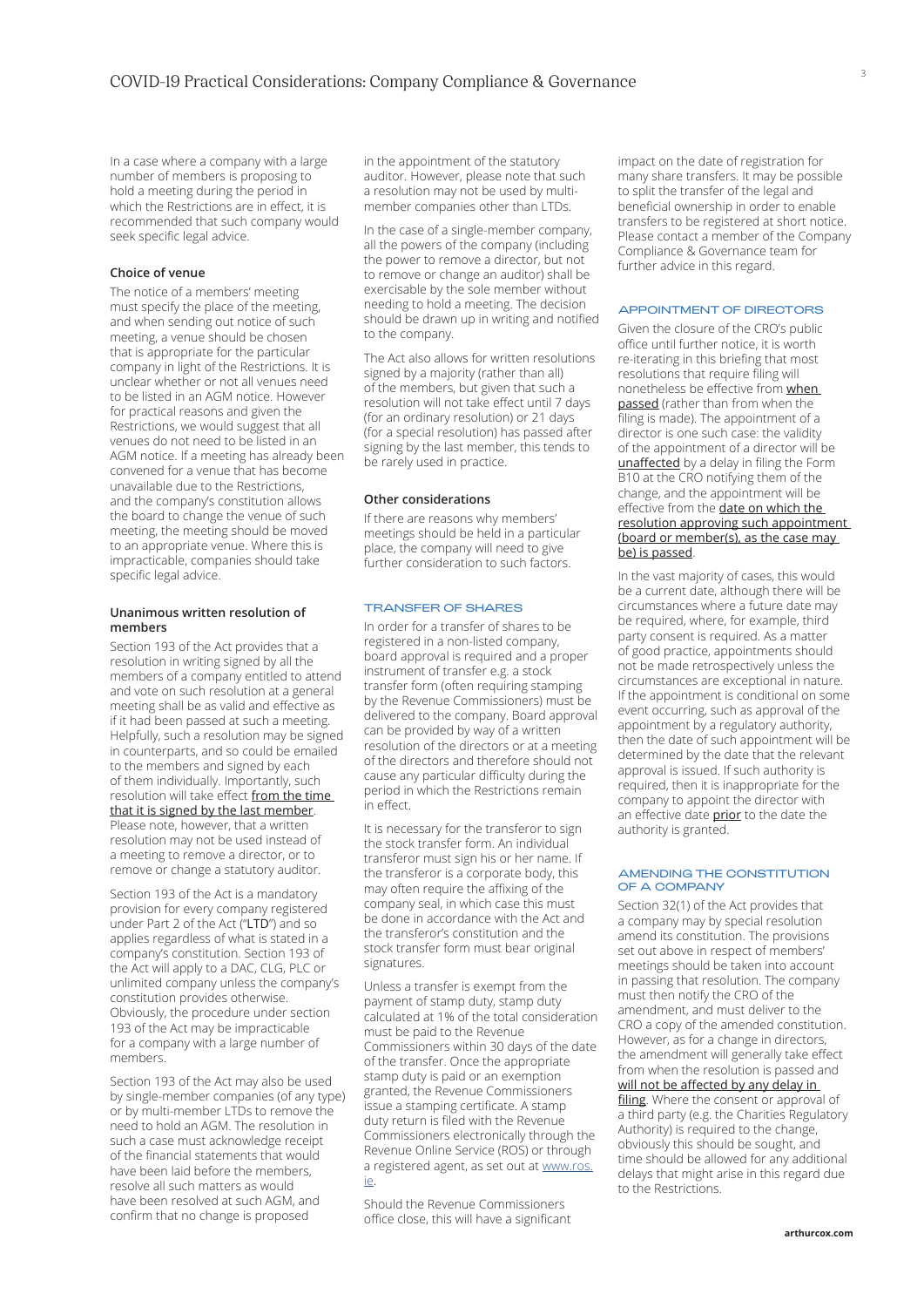#### 4

# CHANGING THE NAME OF A **COMPANY**

Although most changes to a company's constitution will take effect from when the resolution is passed, an exception to this is where it is proposed to change the name of the company, as this is expressed in section 30 of the Act as being subject to "*the approval of the Registrar*". The CRO are currently processing change of name applications, but delays might reasonably be expected.

#### FILING OF ANNUAL RETURNS

The CRO has made the following announcements regarding the filing of annual returns in response to the COVID-19 pandemic:

All annual returns due to be filed by any company now and up to 30 June 2020 will be deemed to have been filed on time if all elements of the annual return are completed and filed by 30 June 2020; All annual return signature pages due to be delivered to the CRO will be treated as received on time if they are received by the CRO by close of business on 30 June 2020; All company strike off steps and procedures have been suspended until after 30 June 2020. The CRO have confirmed that a company that does not file its annual return on time will not be struck off; Filings can still be made online; Those who possess a Revenue Online Services (ROS) signature can complete the online filing using ROS signature instead of using a signature page; Processing times of annual returns may now be longer than usual timeframes. All filings received by the CRO will be The date of 30 June 2020 may be extended by the CRO depending on the situation on that date.

#### SUMMARY APPROVAL **PROCEDURE**

A copy of the declaration made by the directors for the purpose of the Summary Approval Procedure must be delivered to the CRO within 21 days after the date on which the restricted activity is commenced, to ensure that the restricted activity is found to have been validly carried on. The CRO have confirmed that for so long as the CRO remains closed, the declaration may be filed by email, and that this will constitute compliance with the 21-day period.

# VOLUNTARY STRIKE OFF

The CRO have confirmed in a recent update entitled '[FAQs Filing with the CRO](https://www.cro.ie/About-CRO/Latest-News/ArtMID/1567/ArticleID/1407/Update-Regarding-Filing-of-Annual-Returns)  [up to 30th June 2020](https://www.cro.ie/About-CRO/Latest-News/ArtMID/1567/ArticleID/1407/Update-Regarding-Filing-of-Annual-Returns)' that "all strike off steps and procedures have been suspended until 30th June 2020.

# RE-REGISTERING AS A DIFFERENT TYPE OF COMPANY

Where a company wishes to re-register from one company type to another, section 1285 of the Act provides that the change will take effect only upon the issue to the company by the CRO of a certificate of incorporation on re-registration. The CRO are currently processing reregistration applications, but delays might reasonably be expected.

APOSTILLING / **AUTHENTICATION** Due to the COVID-19 pandemic, the Apostilles/Authentications public offices of the Department of Foreign Affairs ("DFA") in Dublin and Cork closed on 27 March and will remain closed until further notice. The DFA currently continue to authenticate and apostille documents received by registered post accompanied by a detailed cover letter and payment. This will however add significant delays to the timeframe in which documents are being processed. Should a document require legalisation by an Embassy / Consulate (in advance of authentication), it will be necessary to review the restrictions imposed by each individual Embassy/Consulate. For example, on 23 March the Embassy of the People's Republic of China in Ireland announced that all authentication applications are currently suspended until further notice.

# **NOTARISATION**

Arthur Cox are working closely with a number of notaries. Should you require any document to be notarised, please contact a member of Arthur Cox.

#### USE OF ELECTRONIC SIGNATURES

Due to the outbreak of COVID-19, the Restrictions, and the non-availability of authorised signatories, it is necessary for companies to find practical solutions, such as the possible use of electronic signatures, when executing documentation so as to minimise disruptions to business transactions. However, this has to be balanced with the realisation (for the time being, at least) that certain registries, including the CRO, the PRA and the Intellectual Property Office of Ireland shall only accept certain filings delivered as 'wet ink' originals.

Moreover, it is important to note that certain documents are excluded from execution using e-signature, and practical difficulties remain in relation to, for example, the execution of deeds and witnessed documents. Given the Restrictions, we recommend that a company's board appoint additional authorised persons to sign documents.

Arthur Cox continues to work closely with clients and registries to find practical solutions to minimise disruption to business transactions during these uncertain times. Should you require any assistance regarding document execution, please contact a member of the Company Compliance & Governance team.

# **CONTACT US**

The COVID-19 pandemic and the Restrictions have and will continue to cause disruption for companies. If you have any questions or concerns regarding the information contained in this briefing, please contact a member of the Company Compliance & Governance team.